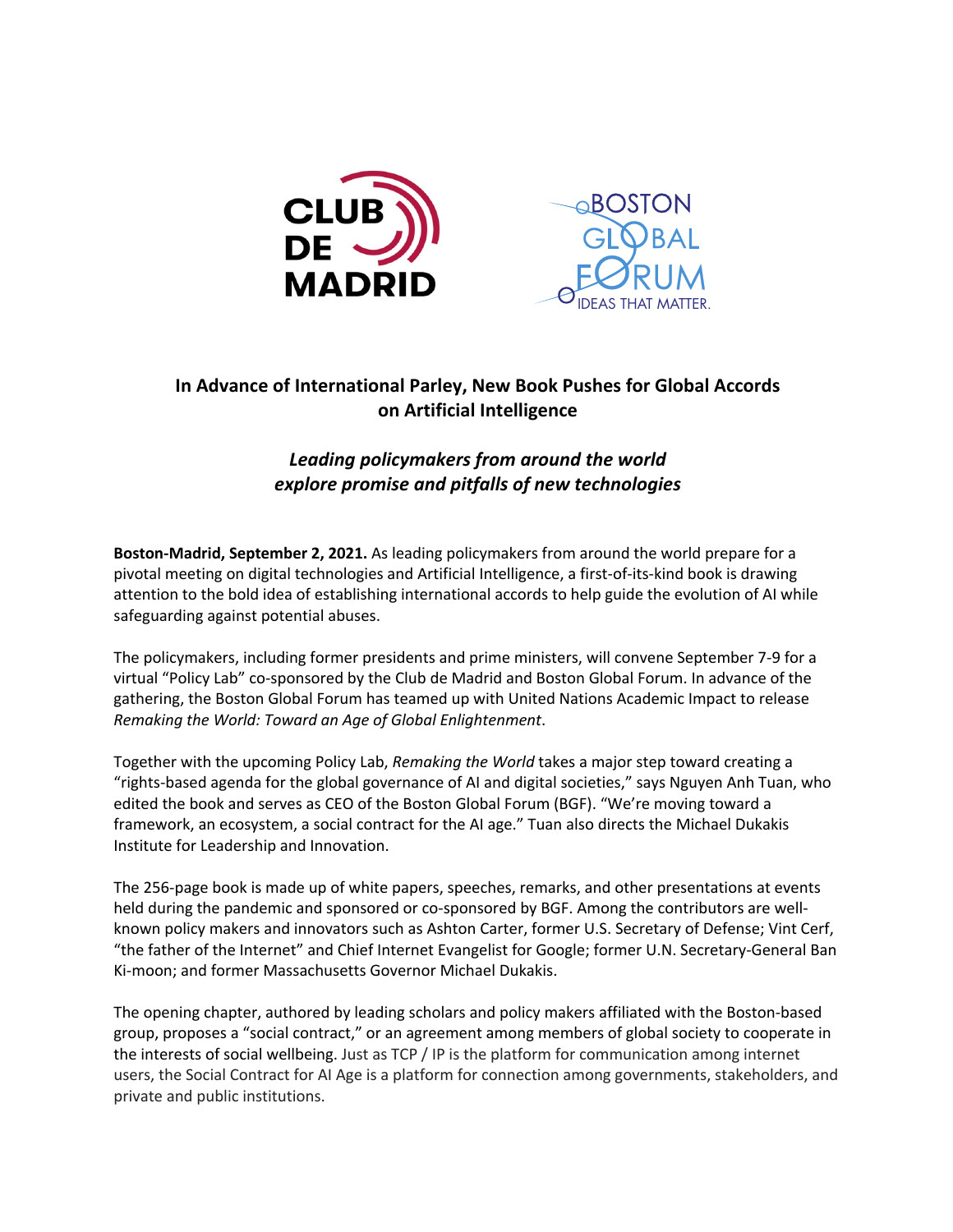One of many principles enunciated is that individuals have a right to both privacy and "access and control over their own data."

Elsewhere in the book, political scientist Nazli Choucri of MIT articulates a framework for artificial intelligence international accords, including "the precautionary principle," which aims not to impede innovation but to "explore the unknown with care and caution." Likewise, Ursula von der Leyen, president of the European Commission, discusses the need for an AI "ecosystem of trust." This would include regulation not "for regulation's sake," but for the purpose of protecting basic rights, encouraging innovation, and spurring technological leadership. They are among 25 prominent contributors to the book.

Tuan added that *Remaking the World*, along with the Policy Lab, represents the first time that prominent international leaders are coming together to lay the groundwork for global AI accords. The book is currently in an electronic edition and will be available in print soon.

For more information, or to register to attend the Policy Lab September 7-9, please visit:http://www.clubmadrid.org/policy-lab-fundamental-rights-in-ai-digital-societies-towards-aninternational-accord/

and https://aidigitalrights.com/

#### **About the Boston Global Forum**

The Boston Global Forum (BGF), in collaboration with the United Nations Centennial Initiative, released a major work entitled Remaking the World – Toward an Age of Global Enlightenment. More than twenty distinguished leaders, scholars, analysts, and thinkers put forth unprecedented approaches to the challenges before us. These include President of the European Commission Ursula von der Leyen, Governor Michael Dukakis, Father of Internet Vint Cerf, Former Secretary of Defense Ash Carter, Harvard University Professors Joseph Nye and Thomas Patterson, MIT Professors Nazli Choucri and Alex 'Sandy' Pentland, and European Parliament Member Eva Kaili. The BGF introduced core concepts shaping pathbreaking international initiatives, notably, the Social Contract for the AI Age, an AI International Accord, the Global Alliance for Digital Governance, the AI World Society (AIWS) Ecosystem, and AIWS City.

#### **About the Club de Madrid**

Club de Madrid is the world's largest forum of democratic former Presidents and Prime Ministers, who leverage their individual and collective leadership experience and global reach to strengthen inclusive democratic practice and improve the well-being of people around the world.

As a non-partisan and international non-profit organisation, it counts on the hands-on governance experience of more than 100 Members from over 70 countries, along with a global network of advisers and partners across all sectors of society.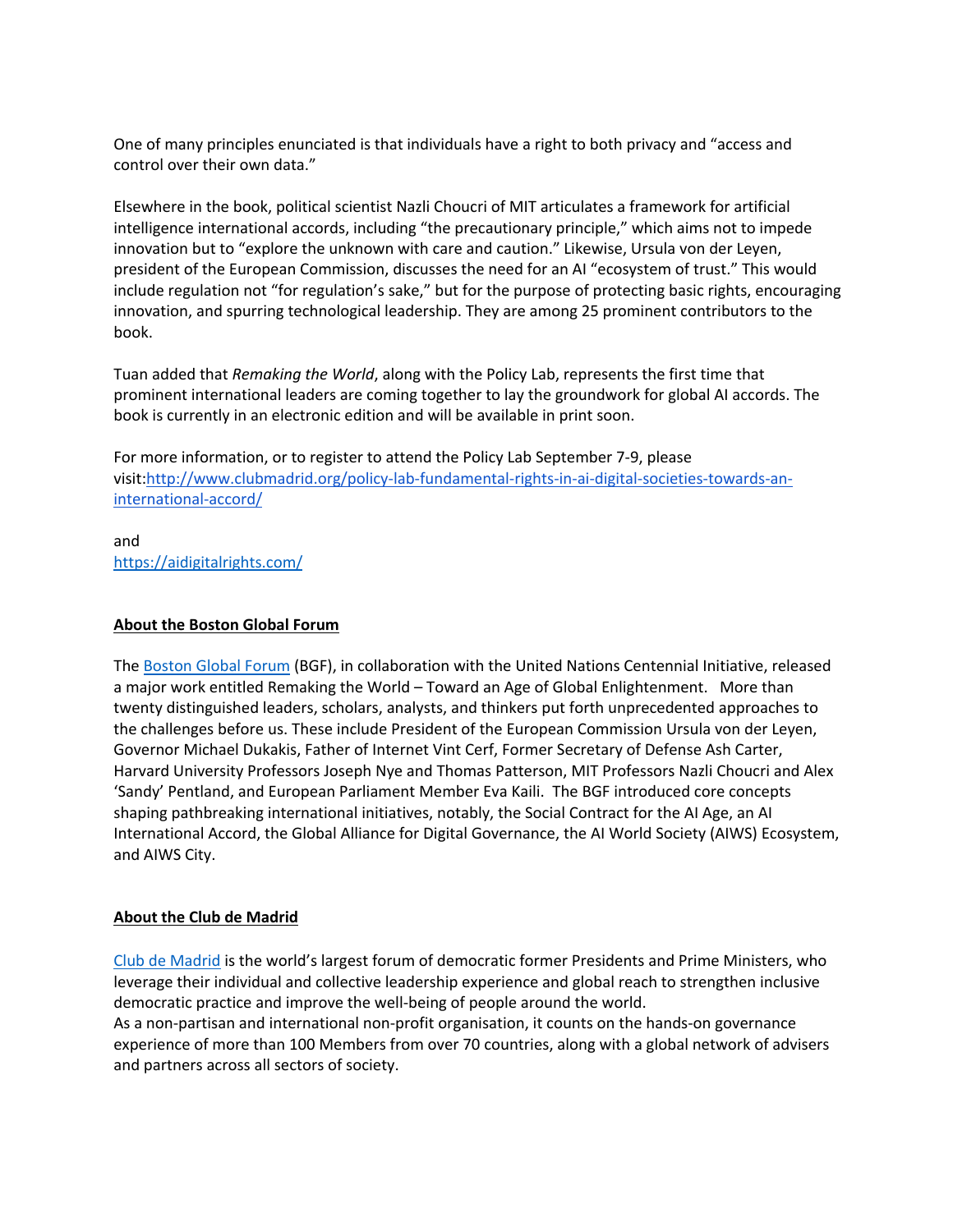This unique alliance stimulates dialogue, builds bridges and engages in advocacy efforts to strengthen public policies and effective leadership through recommendations that tackle challenges such as, inclusion, sustainable development and peace at the national and multilateral level.

Links and Attachment:

- Media kit for Policy Lab
- · Registration for Policy Lab
- · About the Boston Global Forum
- · Cover of *Remaking the World – Toward an Age of Global Enlightenment*

### Contact:

· Nguyen Anh Tuan. Email: Tuan\_Nguyen@bostonglobalforum.org. Phone: 617-286-6589 or Jim McManus: jim@sloweymcmanus.com, 617-413-9232